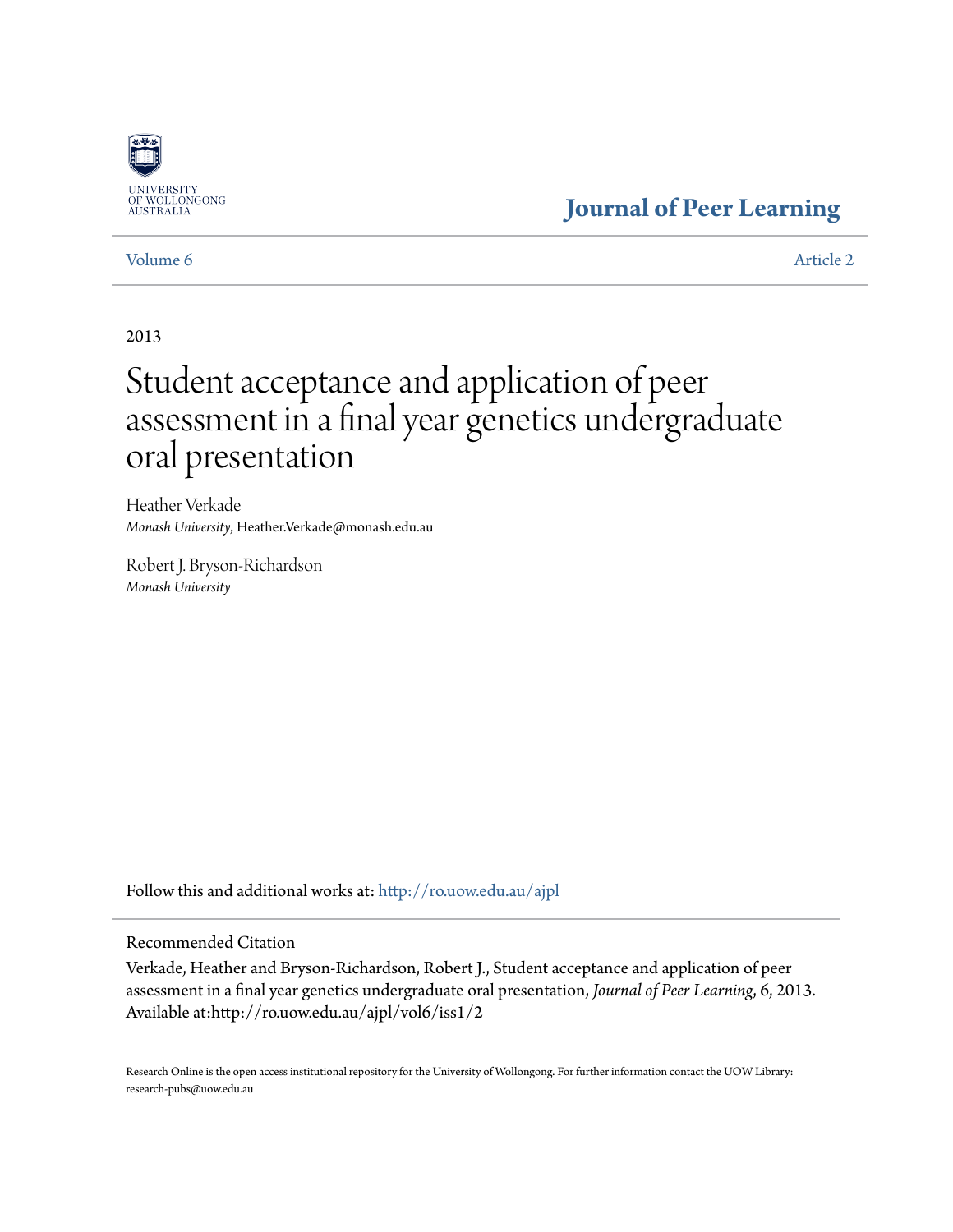# Student acceptance and application of peer assessment in a final year genetics undergraduate oral presentation

# Heather Verkade and Robert J. Bryson-Richardson

### ABSTRACT

Undergraduate students benefit from observation of each other's oral presentations through both exposure to content and observation of presentation style. In order to increase the engagement and reflection of final year students in an oral presentation task, a peer assessment component was introduced using a rubric that emphasised scientific skills over presentation quality. This study investigated the effect of peer assessment on students' reported motivation and reflection, and their level of acceptance of peer evaluation of an oral presentation. As a result of peer assessment, students reported being more engaged, feeling a sense of responsibility, and many felt that they reflected more on their own talk. Students considered presentation style over scientific quality and demonstrated a strong reticence to award low marks. The impact on the final marks was mitigated by using a 20% weighting on the peer assessment, a level that the majority of students considered acceptable. This analysis suggests that peer assessment can achieve the intended learning outcomes. This paper provides a suggested process for using peer assessment in oral presentations with a strong science component and discusses approaches to examine and mitigate the observed student reticence to award low marks.

#### INTRODUCTION

Developing skills in oral presentations is an objective of many undergraduate courses (Higher Education Council, 1992). Oral presentations to peers not only benefit the speaker but also the audience, who have the opportunity to learn from the material presented and from observation of other approaches to the task. In our experience, however, students do not necessarily pay attention to each other's presentations unless given a specific requirement or responsibility. Peer assessment is a well-accepted assessment tool in higher education (Boud & Falchikov, 2007; Falchikov, 2005) that can increase the engagement of students with the assessment process and the students' sense of responsibility in their own learning by emphasising student-centered learning (Goldschmid & Goldschmid, 1976; MacAlpine, 1999; Napan & Mamula-Stojnic, 2005; Orsmond, 2011; Patton, 2012; Stanier, 1997; Vickerman, 2009). This study examines student levels of acceptance of peer assessment of oral presentations and whether it causes them to change their approach to their own presentation and to watching other students' presentations.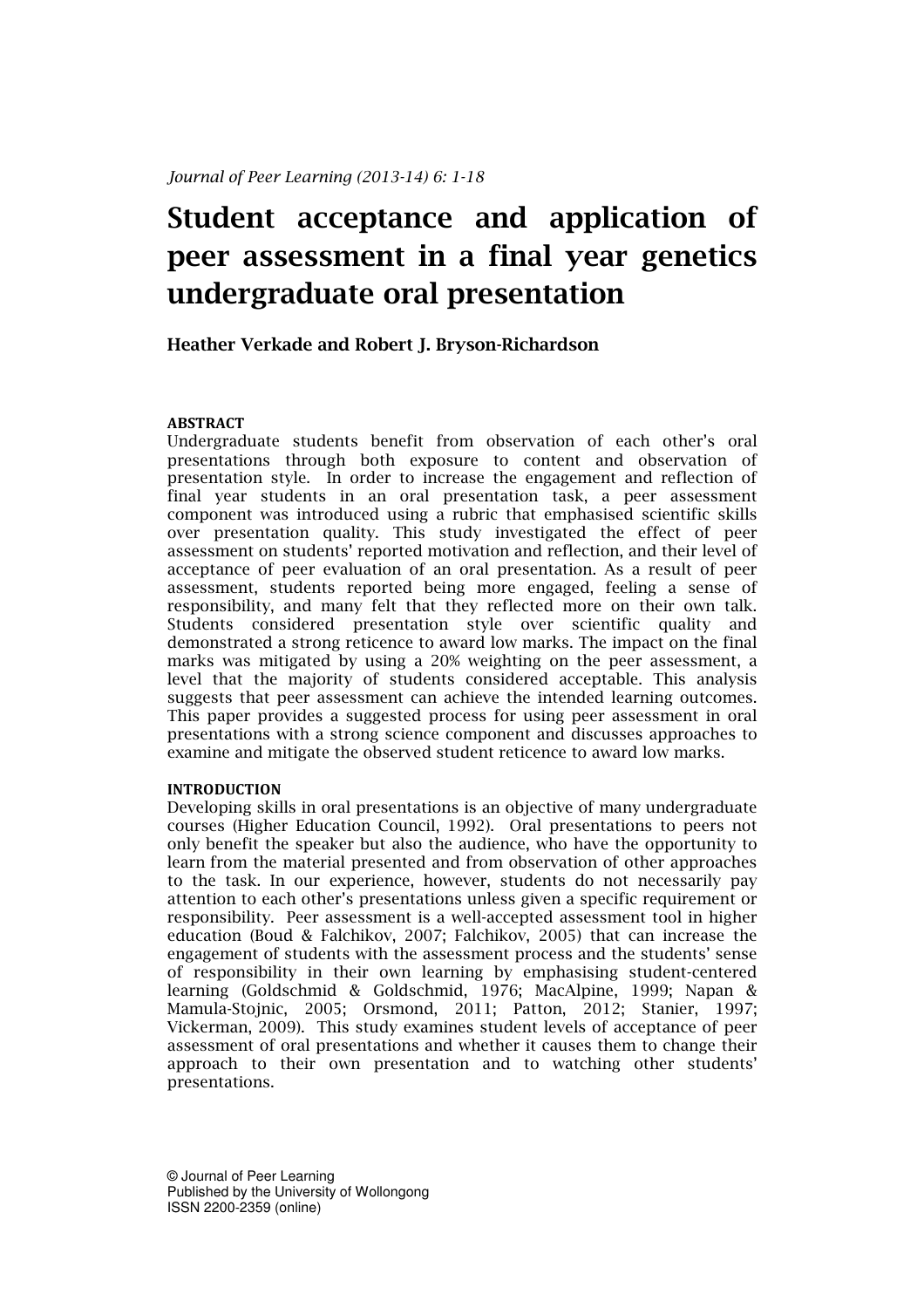Peer assessment is simply a situation in which students judge the work of their peers (Falchikov & Goldfinch, 2000). Peer assessment of oral presentations is particularly valued when teaching for professions that require excellent communication skills, including business, law, science, and education (Falchikov & Goldfinch, 2000). Assessment of oral presentations in final year science courses prioritises scientific skills above general presentation skills of voice control, body language, eye contact, and use of slides, which are often more strongly emphasized in the assessment of oral presentations in other settings (Campbell, Mothersbaugh, Brammer, & Taylor, 2001; MacAlpine, 1999; MacPherson, 1999). The scientific skills that we and other scientists value most are: a) researching the literature to identify the relevant experiments, b) explaining the experiments, their conclusions, and their context, and c) answering pertinent questions posed by the audience (Orsmond, 2011). To encourage application of these skills, we developed our rubric to reflect the importance of these criteria. Here we have examined the application of a rubric, particularly in light of the criteria that the students apply when using the rubric to assess their peers.

In this study, we have evaluated peer assessment of an oral presentation assessment task focusing on human genetic disorders. We had four intersecting goals for introducing a peer component into this assessment task, the first two of which we have addressed directly in this study, and the second two of which have been considered by asking students for their opinions about their behaviour due to the presence of peer assessment.

- To increase student motivation in their talk preparation or presentation
- To cause the students to reflect more on their own talk as a result of close observation of how other students give their presentations
- To encourage the students to pay closer attention to the other students' talks so that they may learn more about human genetic disorders
- To induce students to consult and consider marking criteria, and thus learn to more carefully use the criteria in future assessment tasks

We had several concerns with introducing peer assessment, and these guided our four research questions.

- 1. Are the students accepting of peer assessment as implemented in this unit?
- 2. Do students consider that they change their approach to their presentation, or reflect more on their presentation, due to peer assessment?
- 3. Does the inclusion of peer marks alter the final assessment mark?
- 4. How do students use and apply the rubric?

We aimed to understand how accepting the students are in participating in the peer assessment process, as any major concerns they had about the peer marks may negate our anticipated learning outcomes. In particular, the students need to be comfortable with the level of mark for which they are responsible and with the ability of their peers to assess them. This can be a particular concern in a final year science subject/unit in which students are expected to provide significant scientific content and reasoning in their oral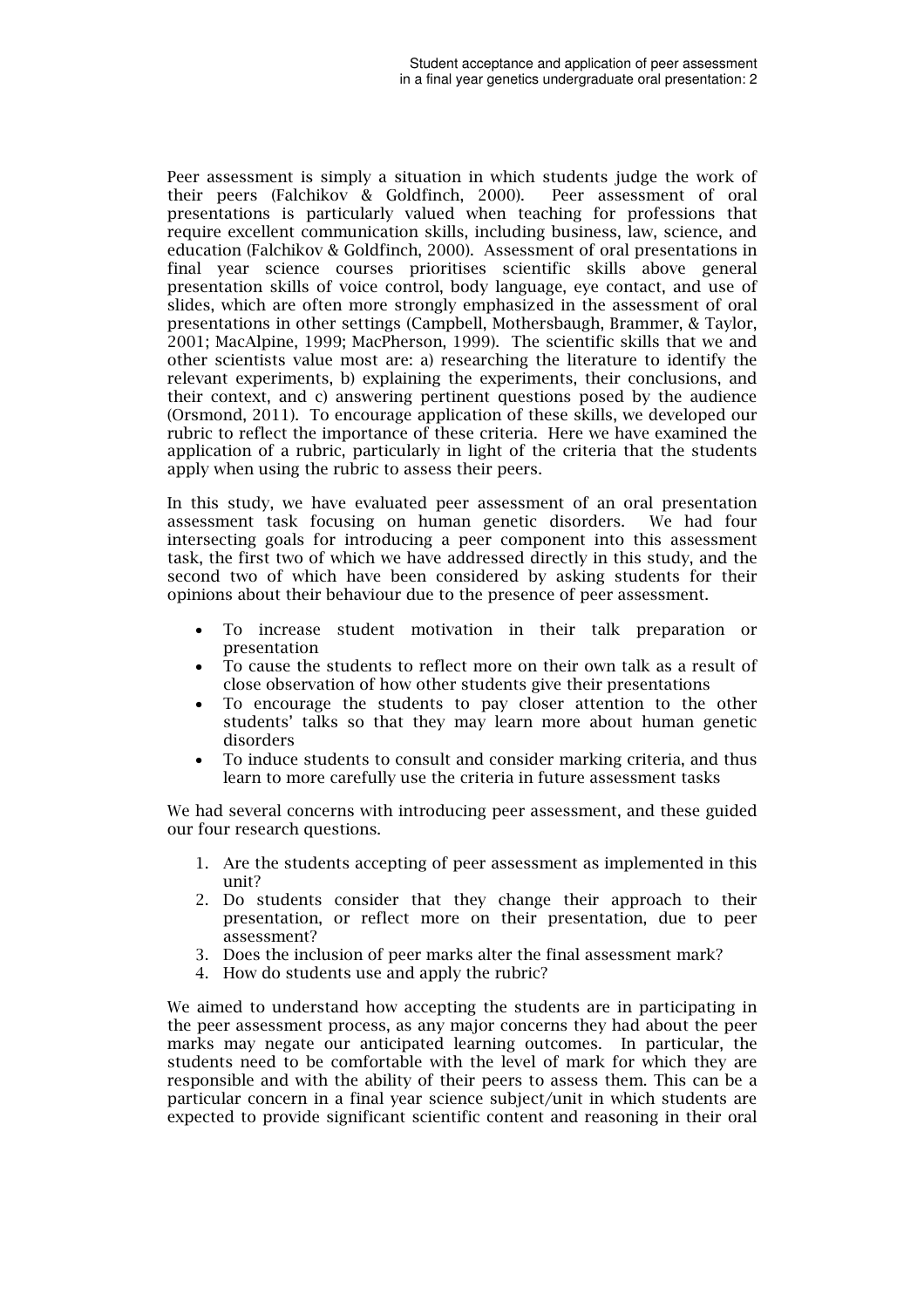presentations. Concern that students may not view their fellow students as suitably experienced judges of these components guided our analysis. Two of our major goals for introducing peer learning were that the students would become more reflective on their own presentation and become more attentive and engaged with the other student's presentations. In particular, students need to feel a sense of responsibility in the activity before they will commit the effort to assess their peers well (Dochy, Segers, & Sluijsmans, 1999).

Validity is a common concern with the introduction of peer assessment (Topping, 1998), and we shared this concern. We would define validity as being a marking approach that provides a mark that truly represents the quality of the presentation, as defined in the meta-analysis of peer assessment of Falchikov and Goldfinch (2000). The validity of the assessment depends strongly on the design and implementation of the assessment criteria or rubric (Falchikov and Goldfinch, 2000), and the rubric used in this study was one that focused heavily on the ability of the students to interpret and explain findings from the scientific literature. To assess the validity of the peer assessment marks, we compared these to the marks given by the academics, and assessed if there were inadvertent negative consequences of peer assessment. Because it is important to ensure that the final mark given to the students is as accurate a representation of the quality of their oral presentation as possible, a possible negative consequence would be a dramatic alteration of the marks compared to the marks given by the academic. In particular, we are aware of anecdotal concerns that peers are hard markers (Ballantyne, Hughes, & Mylonas, 2002). In testing whether the marks are significantly altered compared to using no peer assessment, we looked for differences between the final marks (combined peer and academic's marks) and academics' marks alone. This approach therefore uses the academics' marks as the standard against which the other marks are compared. Naturally, there is variation between the marks that different academics would give students (Falchikov & Magin, 1997; Smith, Cooper, & Lancaster, 2002), and academics' marks cannot truly be considered free from variation and bias. The alternative to peer assessment is to have an academic assess each talk and have this taken as the sole mark. For this reason, although the academics' marks may not be perfect, they were taken as the standard against which the students' peer marks were compared.

# **METHODS**

#### The assessment task

This unit/subject is in first semester, final year, within the Bachelor of Science, and it focuses on human medical genetics. The students were given five weeks to prepare an oral presentation on an assigned genetic disorder. The requirements were to describe the disorder, the gene that is responsible, and the most important research findings from the literature (how the gene was identified, the function of the gene product, and why a mutation in the gene causes this specific disorder). The task was a 10 minute (plus 5 minutes for questions) oral presentation, which was worth 10% of the total mark of the unit/subject in a class of 88 students (17 males/71 females). Each presentation was assessed by 12-19 peers, and the average of these peer marks provided 20% of the students' mark for the oral presentation, with the remaining 80% of the mark given by an attending academic. There were four academics used to mark the classes, with each academic marking two to four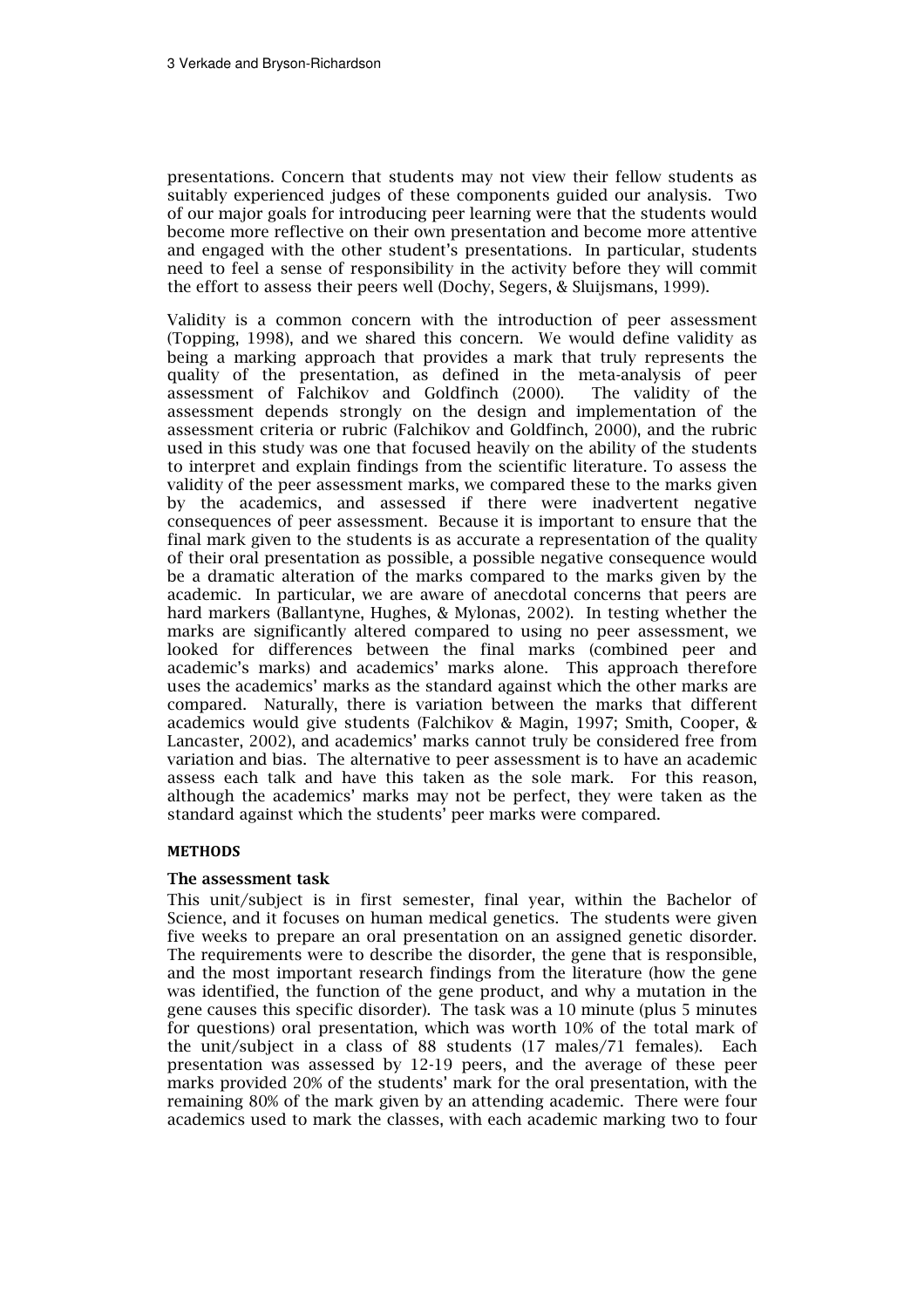groups. The range of marks given by each academic showed a very similar mean and median. Each student was marked by one academic. Both students and academics marked using a rubric of five criteria with a 4-point scale from poor to excellent, which was provided to students both in advance and at the start of the presentations (Table A1). A brief summary of the rubric was present on all scoring sheets (Table 1). The final score was calculated using the formula: (∑[quantified score for criteria  $\times$  multiplier])/3 to give a mark out of 10. Scores for quantification of the rubric were: Excellent  $= 3$ , Good  $=$ 2.25, Adequate =  $1.5$ , Poor/Fail = 0.75. The multipliers for the rubric were: Quality of presentation 1, Identification of key experimental evidence 1, Description of the experiments 4, Explanation of conclusions 3, Ability to answer questions 1, summing to a total of 10.

### Statistical analysis

One-Sample Kolmogorov-Smirnov tests were used to determine that the distributions of marks were normal ( $n = 88$ , averaged marking by peers,  $Z =$ 0.943,  $p = 0.337$ , of peers,  $Z = 0.509$ ,  $p = 0.958$ , and by academics  $Z = 0.697$ ,  $p = 0.997$ .716, asymptotic significance, 2-tailed). As the distributions were normal, parametric tests were used to test for correlation (two-tailed Pearson's product-moment tests). Modifications to the rubrics were assessed using paired t-tests (two-tailed).

The students were given a voluntary questionnaire about the exercise, which 75 students out of 88 (85%) completed (Figure A1). As these were not in normal distribution, correlations between the questions were examined using Spearman's rank order test. Medians were compared using a Mann-Whitney U test. Means of 5-point Likert scales are presented in the text  $\pm$  standard deviation. Percentages of *agree*, *neutral*, and *disagree* were generated by converting the 5-point scale to a 3-point Likert scale. Statistical analysis was done using Microsoft Excel 2010 and IBM SPSS Statistics 20.

#### Table 1

Marking rubric used by academics and students, showing marks assigned for each criterion and the conversion multiplier used to quantify each criterion

|                   |                                                | Quantification of descriptor for mark |      |                 |      |                 |
|-------------------|------------------------------------------------|---------------------------------------|------|-----------------|------|-----------------|
| <b>Multiplier</b> | <b>Assessment Criteria</b>                     | <b>Excellent</b>                      | Good | <b>Adequate</b> | Poor | <b>Comments</b> |
|                   | Quality of presentation                        | 3                                     | 2.25 | 1.5             | 0.75 |                 |
| 1                 | Identification of key<br>experimental evidence | 3                                     | 2.25 | 1.5             | 0.75 |                 |
| 4                 | Descriptions of the<br>experiments             | 3                                     | 2.25 | 1.5             | 0.75 |                 |
| 3                 | Explanations of the<br>conclusions             | 3                                     | 2.25 | 1.5             | 0.75 |                 |
|                   | Ability to answer<br>questions                 | 3                                     | 2.25 | 1.5             | 0.75 |                 |

Note. The final mark was calculated by multiplying the mark for each criterion by the appropriate multiplier, summing these and dividing the total by 3 to give a mark out of 10. This mark provided 20% of the student's mark for the oral presentation. The other 80% came from the mark given by the academic.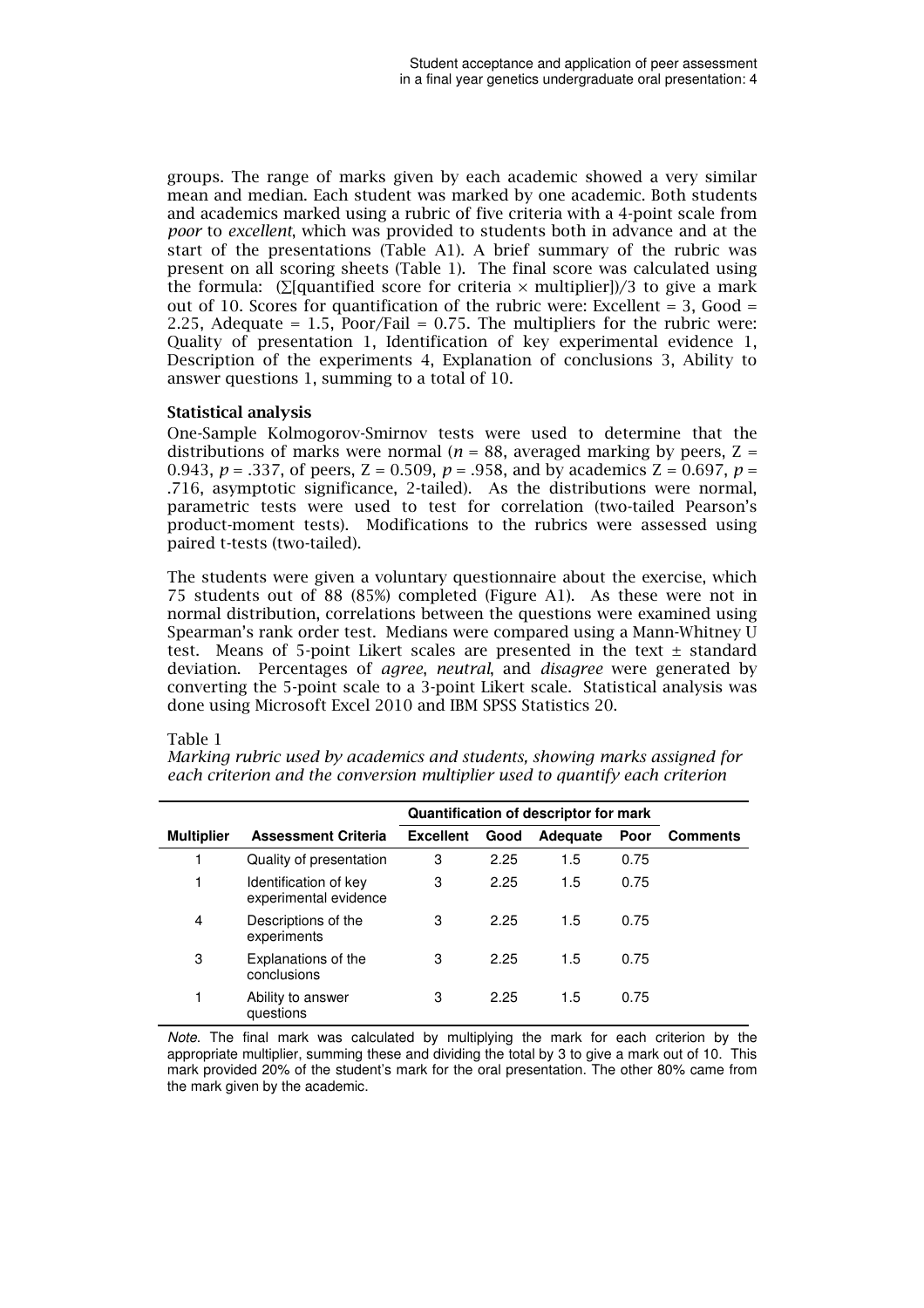#### **RESULTS**

#### The students have mixed opinions of the peer assessment process

In order to probe the responses of the students to the peer assessment task, a questionnaire was administered at the beginning of the oral presentation sessions (Figure A1, Figure 1, Table 2) Seventy-two (96%) of the students reported that they had peer assessed previously in their degree, while 4% reported never or were unsure. They were asked the maximum proportion of total marks for an assessment, such as this one, that they are comfortable to receive from their peers, with the answers constrained to 0%, 20%, 40%, 60%, 80%, and 100%. As this assessment used 20% peer mark, it was reassuring to see that 35 (48%) were comfortable with a maximum of 20%, and 28 (38%) would be comfortable with higher percentages, resulting in a total of 86% of students comfortable with the level of peer assessment in this study. Interestingly, none were comfortable with 100% peer mark. Ten students (14%) wanted 0%, indicating that they did not want peer assessment at all, with three of these students neutral and four disagreeing with Question 4, "My peers are well qualified to provide an assessment of my talk," showing a mean of 2.89 and a median of 3. This differs significantly from the 63 students who were happy with 20% or more, 23% of whom were neutral and 6.5% disagreed with Question 4 at a mean of 3.55 and a median of 4,  $Z(71) =$ -2.293,  $p = .022$ . Two of the students who wanted 0% peer assessment agreed with Question 4, suggesting that they feel their peers are qualified to assess them, but they still do not want peer assessment to happen, possibly because of the perceived responsibility for themselves. Indeed, a student reported that "I don't like having the responsibility of contributing to someone else's mark."



Figure 1. Questionnaire results for questions 3 – 10 in a 3-point Likert scale (See Figure A1 for full questionnaire).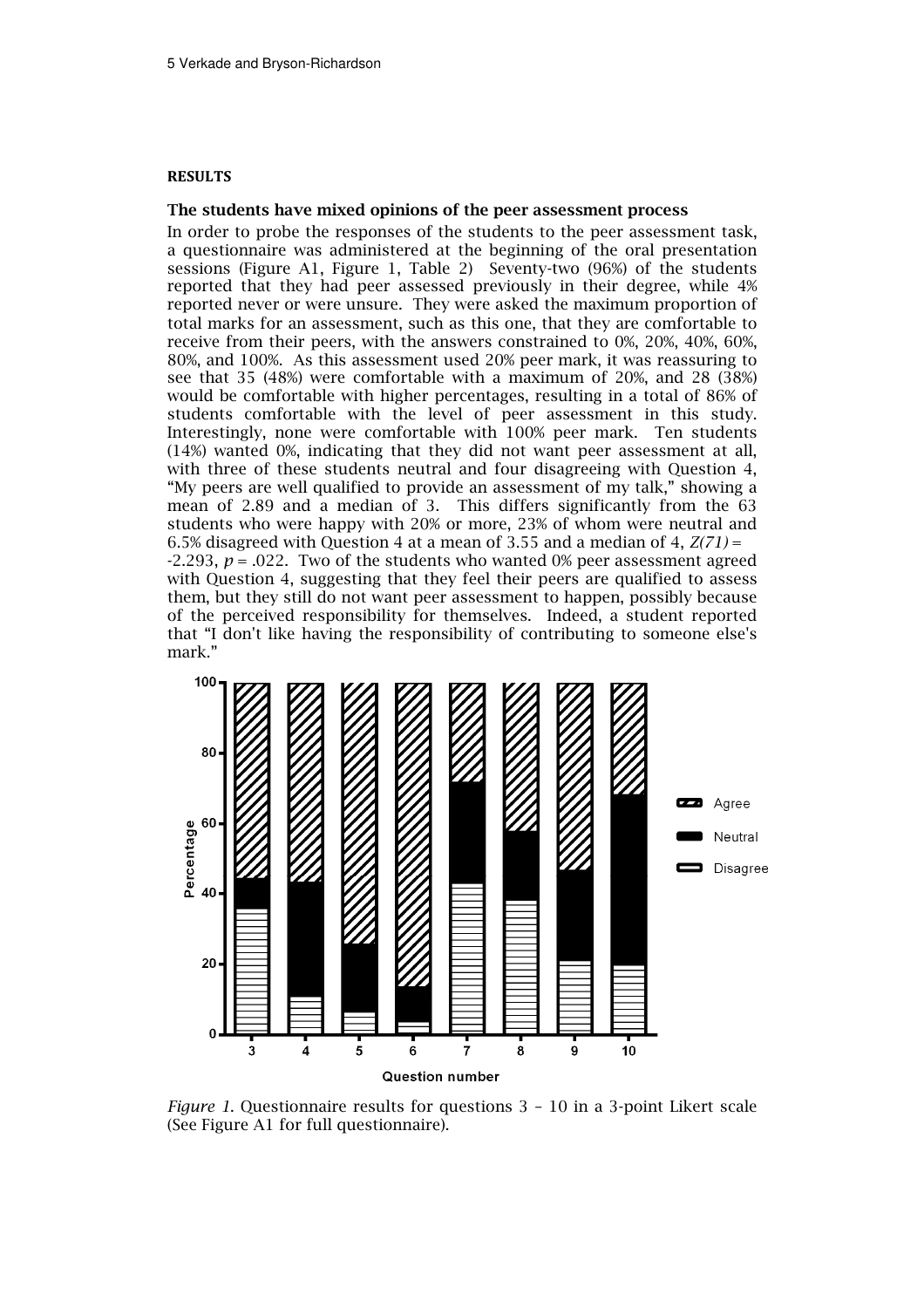Several students commented that they are concerned about harsh peer marking: "Some peer marking I found to be really critical and unfair," and "I find that peers can be harsher markers even though they make the same mistakes." Both these students wanted 0% peer marking, but interestingly were neutral on whether their peers were qualified to assess them. In fact, a student stated that "I agree that it's good and helpful, but some people are VERY harsh markers!" Yet this student also felt that their peers were qualified to peer assess and was comfortable with up to 40% peer marking, suggesting that the feelings of individual students towards peer marking can be complex.

Disappointingly, only 49 (56%) of the students said that they were aware that peer assessment was part of this assessment task (Question 3), despite this being explained in verbal and written instructions, weeks ahead of the task. However, there was no statistically significant correlation between the answers for Question 3 and Question 7, indicating that students who feel the need to modify their talk because of peer assessment are no more likely to take in the information that an assessment task is peer assessed. Overall, 41 (57%) of the students felt that their peers were well qualified to assess their talk (Question 4). Gratifyingly, only eight (11%) disagreed with this question, suggesting that 64 (89%) are at least amenable to the idea of being peer assessed, showing excellent agreement with previous studies (Søndergaard, 2009).

# Table 2

| Question | not sure                 | $\bf{0}$ | $1 - 2$        | $3+$            |                                    |     | $\mathbf n$ |                     |
|----------|--------------------------|----------|----------------|-----------------|------------------------------------|-----|-------------|---------------------|
| 1        | 2.7                      | 1.3      | 38.7           | 57.3            |                                    |     | 75          |                     |
|          | 0                        | 20       | 40             | 60              | 80                                 | 100 | n           |                     |
| 2        | 13.7                     | 48.0     | 31.5           | 4.1             | 2.7                                | 0   | 73          |                     |
|          | <b>Strongly</b><br>Agree | Agree    | <b>Neutral</b> | <b>Disagree</b> | <b>Strongly</b><br><b>Disagree</b> |     | n           | Mean ±<br><b>SD</b> |
| 3        | 28.0                     | 28.0     | 8.0            | 25.3            | 10.7                               |     | 75          | $3.4 \pm 1.4$       |
| 4        | 5.6                      | 51.4     | 31.9           | 11.1            | 0.0                                |     | 72          | $3.5 \pm 0.9$       |
| 5        | 20.0                     | 54.7     | 18.7           | 6.6             | 0.0                                |     | 75          | $3.9 \pm 0.8$       |
| 6        | 26.7                     | 60.0     | 9.3            | 4.0             | 0.0                                |     | 75          | $4.1 \pm 0.7$       |
| 7        | 9.5                      | 18.9     | 28.4           | 35.1            | 8.1                                |     | 74          | $2.8 \pm 1.2$       |
| 8        | 13.7                     | 28.8     | 19.1           | 34.3            | 4.1                                |     | 73          | $3.1 \pm 1.2$       |
| 9        | 9.3                      | 44.0     | 25.3           | 18.7            | 2.7                                |     | 75          | $3.4 \pm 1.0$       |
| 10       | 8.0                      | 24.0     | 48.0           | 14.7            | 5.3                                |     | 75          | $3.2 \pm 1.0$       |

Questionnaire results in percentages (See Figure A1 for full questionnaire)

Note. SD = standard deviation.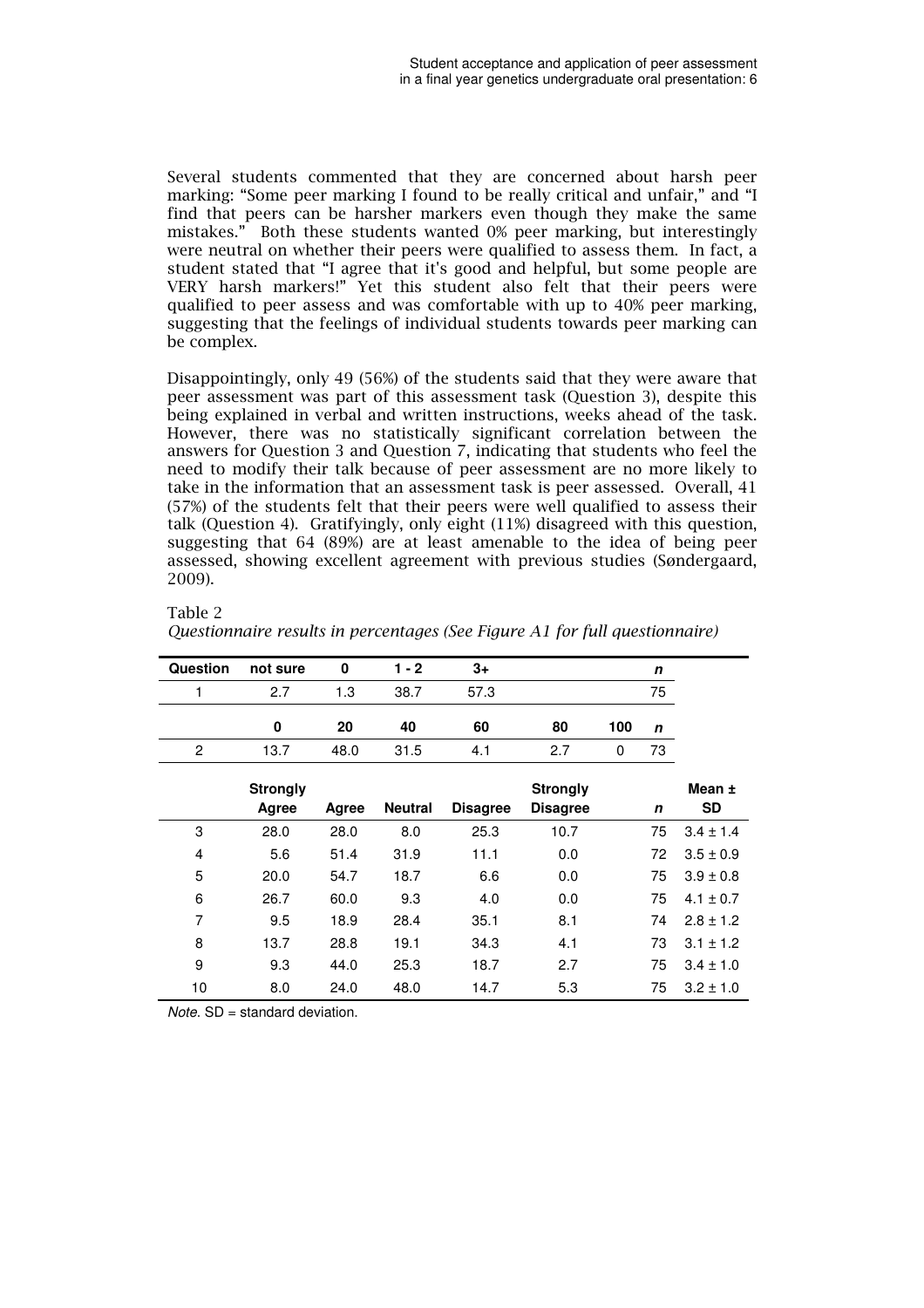# Students reported increased involvement and reflection due to peer assessment

Two of our primary goals in adding peer assessment were to increase the students' involvement in the other presentations and to increase their level of self-reflection. It is very promising that 56 (75%) students agreed that the way they watch other students' talks changes because they are assessing the talk, and 65 (87%) agreed that they feel a responsibility because they are assessing other students' talks (Questions 5 and 6). These two questions showed significant correlation ( $r = .389$ ,  $p < .001$ ), strongly supporting that a large group of the students are altering their behavior while watching their peers give their presentations. The students were mixed as to whether they modified the preparation (Question 7) or presentation (Question 8) of their talk, with only 21 (28%) agreeing to Question 7, while 32 (43%) felt that they did not, and 21 (28%) were neutral. Question 7 and Question 8 showed strong inter-item correlation ( $r = .728$ ,  $p < .0001$ ). Interestingly, there was no statistically significant correlation between the students' answers to questions 5 and 6 (a change in the way they watch other talks) when compared to questions 7 and 8 (a change to their own presentation). Pleasingly, 40 (53%) felt that they reflected more on their own talk due to the peer assessment process, with only 16 (21%) feeling that they did not (Question 9), which suggests that one of our major aims was successful. Students commented that peer assessment "gets you involved more!," that you are "more likely to listen, and ask questions," that "it is a good way to ensure [the] audience pays attention and as a result are able to ask meaningful questions," and even that it "forces you to pay close attention to other talks."

The students were equivocal on whether their own talk improved due to peer assessment, with 36 (48%) neutral, 24 (32%) agreeing and 15 (20%) disagreeing (Question 10), but there was a strong correlation between those who felt it improved their talk and those who reflected more on their own talk ( $r = .569$ ,  $p < .0001$ ), which was consistent with our expectations of the value of peer assessment. This is despite a lack of correlation between students who changed the way they viewed other's talks, and those who altered their own talks. Interestingly, there was also a highly significant correlation between students who think that their peers are qualified to assess them and those who think that peer assessment improved their talk ( $r = .376$ ,  $p < .001$ ), indicating a general positive impression from this subset of students. Certainly, some students shared our view that peer assessment is not just a cheap way to generate a mark, commenting that "it makes us aware of the marking and what requirements there are." Only five students (7%) felt both that their peers were not qualified and that their talk was not improved by peer assessment, indicating that the vast majority of students were accepting of, and valued, peer assessment.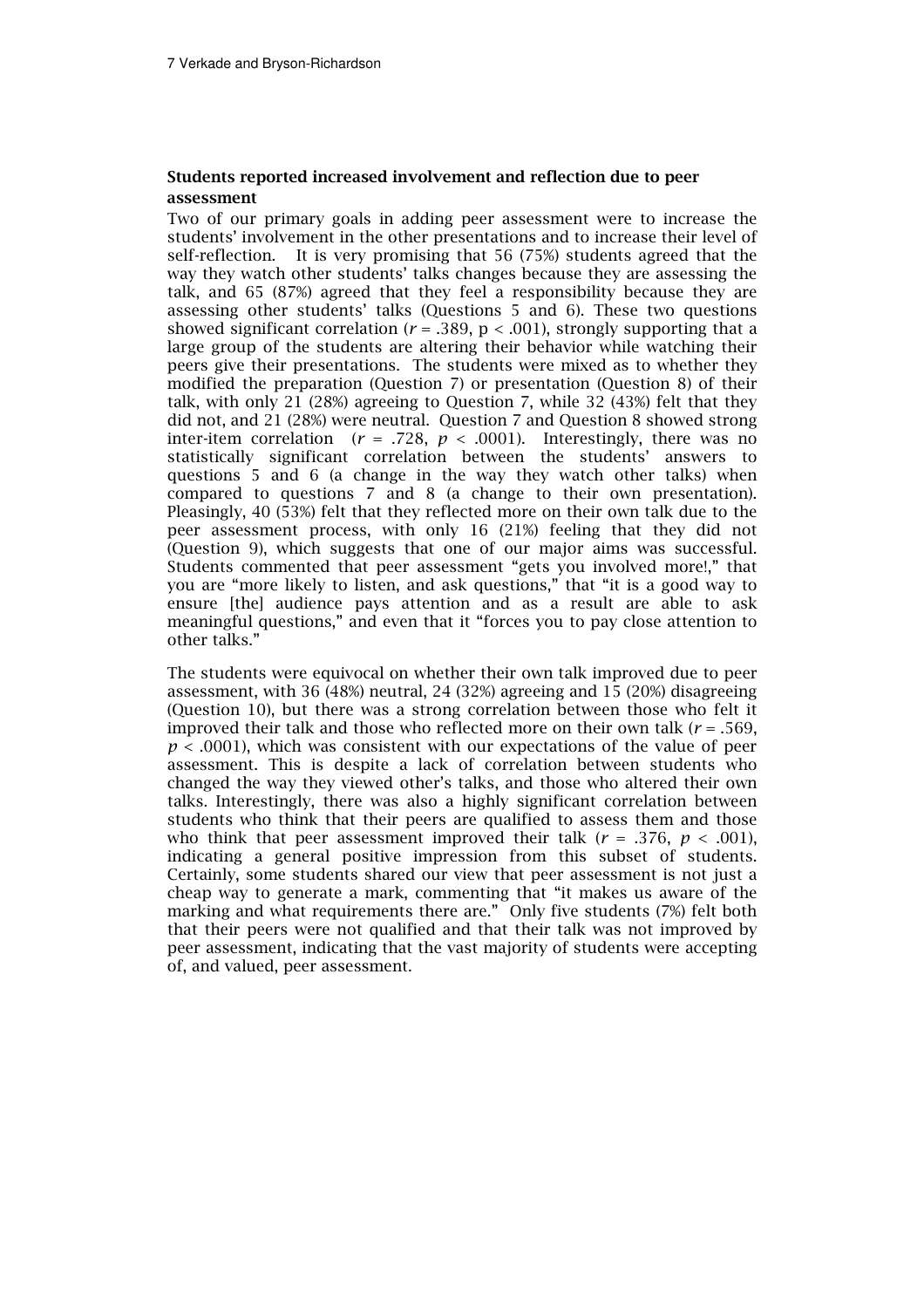

Percentage of talksgiven feedback comments by student

Figure 2. Bar graph representing the percentage of talks for which each student wrote feedback comments, grouped into ranges. This demonstrates the broad range in levels of engagement of the students with providing feedback.

Peer assessment is sometimes introduced to increase the amount of feedback that each student receives. We thought that students who are engaged in the peer assessment process and consider it to have value are likely to give more feedback comments to their peers. The amount of feedback that each student gave their peers varied widely. Twenty-six keen students gave feedback to more than 90% of the talks they assessed, but 16 students gave feedback to only 10% or less. On average, students gave feedback for 56%  $\pm$ 38% (standard deviation) of the talks they assessed. The broad spread of student engagement with giving feedback can be seen in the large standard deviation of 38%, and also in the number of talks each student gave feedback (Figure 2). Many of the peer feedback comments were on presentation style (e.g., Don't read from notes, slides good or too crowded, voice good or too quiet). Only some students commented on content and explanation.

# The peer marks correlate with the academic marks but with different overall distributions

It is important to examine whether including peer assessment resulted in a mark that accurately reflected the quality of the presentations, as defined by the mark given by the academic. Overall, the peer marks showed a much wider range, from  $3.25 - 10$  (mean  $8.7 \pm 1.3$ ), in comparison to the marks from the academics, which were  $5.5 - 10$  (mean  $7.8 \pm 1.1$ ) (Figure 3). Each individual student received a broad range of marks from their peers, shown by the standard deviations of peer marks received by each student, which varied from 0 to 1.79. The highest mark given to an individual student was 10 from all peer markers and 9.5 from the academic.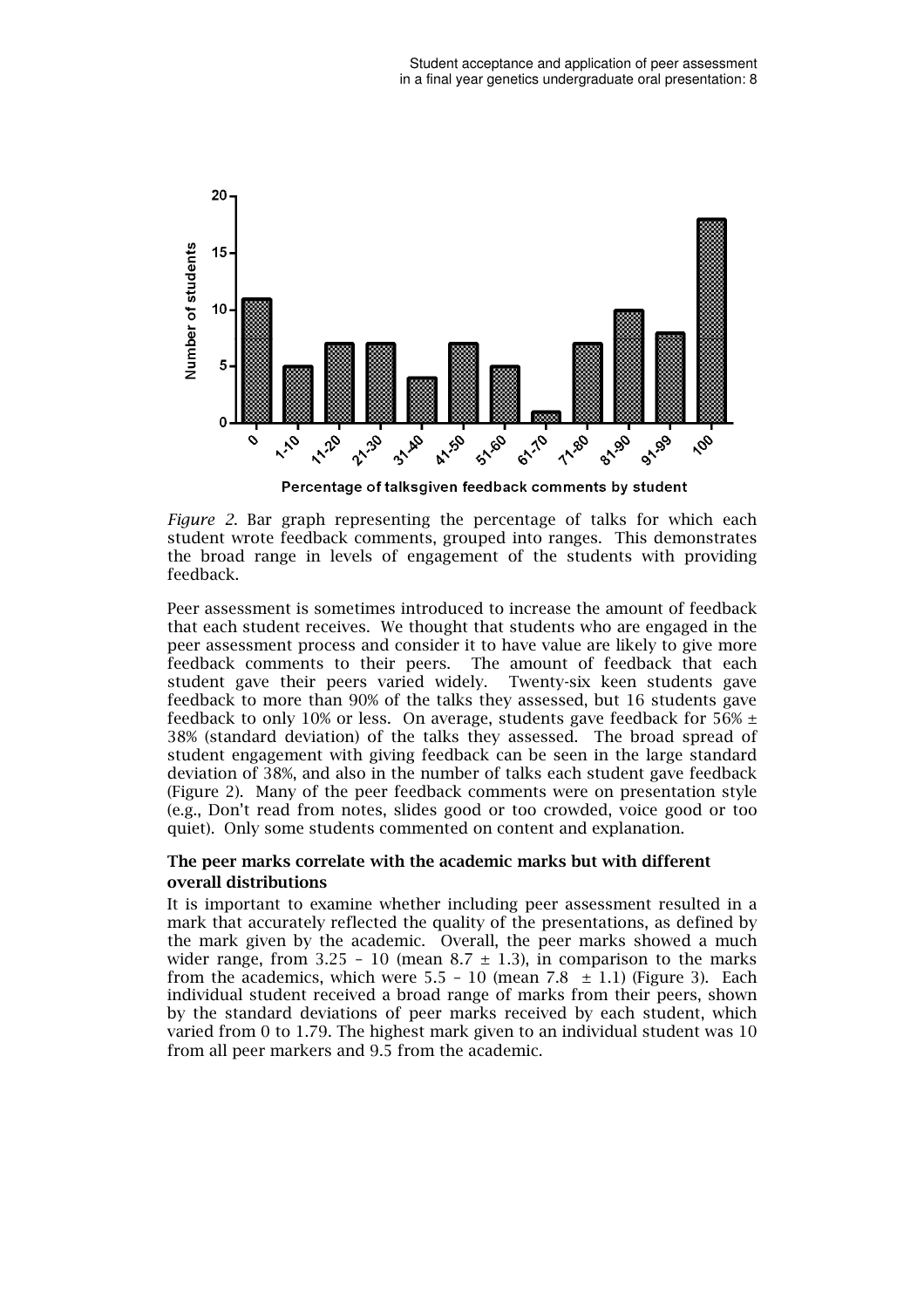

Figure 3. Comparison of the distributions of the academic marking, averaged peer marking, and individual peer marking. Plot shows mean, upper, and lower quartiles, and minimum and maximum. The academic marks were generally lower and show a broader distribution than the averaged peer marks, although the individual peer marks show a very broad distribution with slightly higher median.

As expected, when the peer marks given to each student were averaged, the distribution moved closer to that given by the academics. The averaged peer marks had a mean and median of  $8.7 \pm 1.0$  and a range of  $7.0 - 10$  (Figure 3). This range is narrower than seen for the academic marks, which had a mean of 7.8  $\pm$  1.1, median of 7.9, and a range of 5.5 – 10. This can be explained by the effect of regression to the mean when averaging many marks (Cheng & Warren, 1999).

In general, the averaged peer marks were higher than the academic marks, which is clearly demonstrated by the 75% quartile of the academics marks being only fractionally higher than the 25% quartile of the averaged peer marks (Figure 3). Indeed, 75 students (85%) were given a higher averaged peer mark than the mark given by the academic. Of the 1,462 peer marks, 389 (27%) were 10, compared to two of the academic marks (2.3%). These data suggest that most students rate peer presentations highly, or are simply loath to mark their peers low. This reticence was reflected in the students' comments about their attitude to marking their peers. Students expressed a strong desire to not disadvantage their fellow students, commenting that "I go very easy and don't want to mark below 'good' on these assessments as I don't want to be mean and hope that they would do the same for me." One insightful student commented that "there tends to be a moral dilemma when you know they are trying hard but they happen to just fall short." One student gave 10 to all presentations, and the broadest spread given by any student was  $3.25 - 10$  (mean  $7.4 \pm 2.2$ ), indicating that students differ widely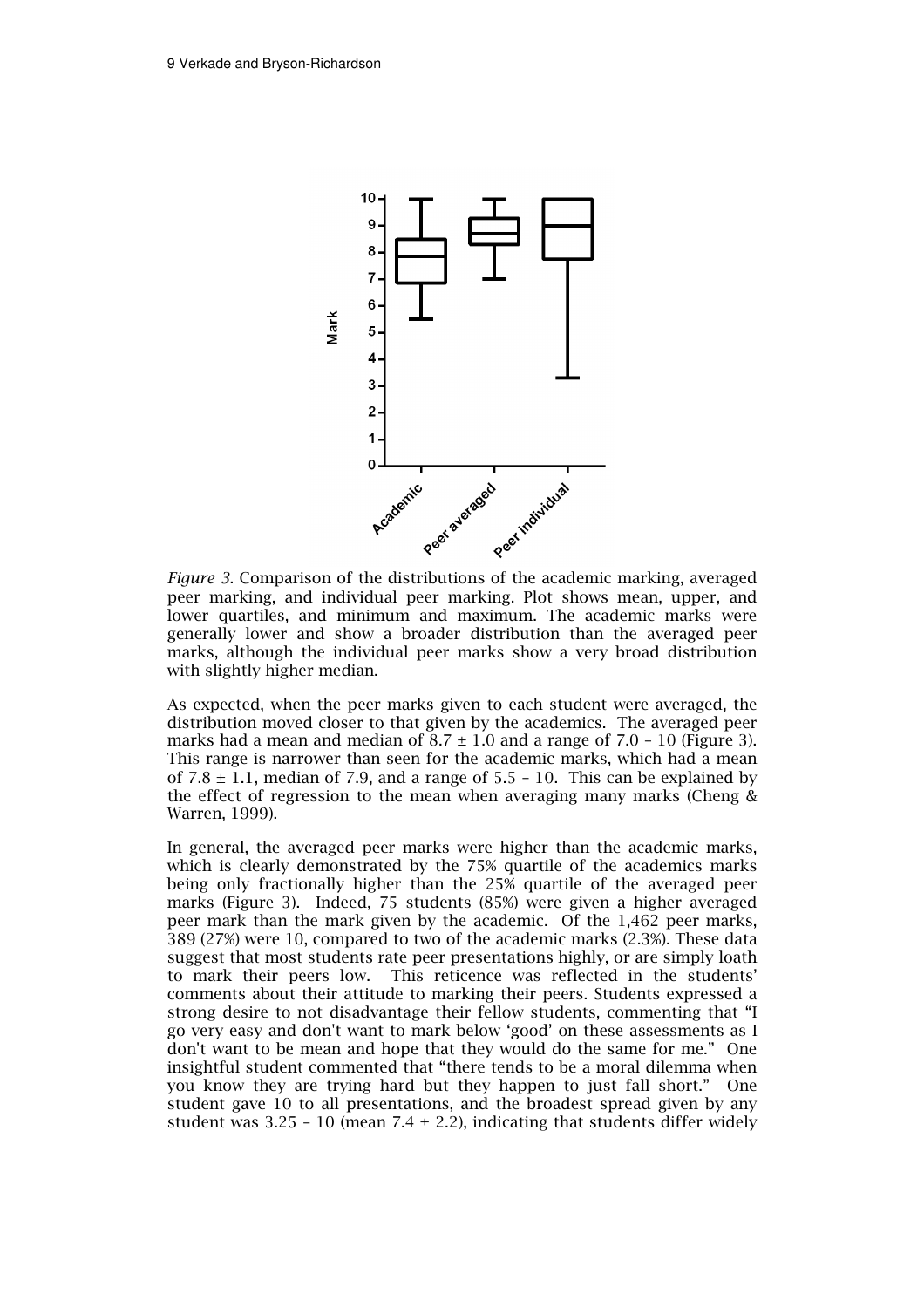in the level of discrimination they choose to apply to the task of peer marking. There was a strong correlation between the averaged peer mark and the academic mark ( $r = .523$ ,  $p < .001$ ). However, the means were significantly different,  $t(87) = 9.229$   $p = .0001$ . From this data it seems that averaging the peer marks brings them closer to the academics marks, and that the averaged marks correlate highly despite more generous peer markers.

# Despite contributing only 20%, the peer assessment component does change the overall mark

The final presentation marks (20% averaged peer marks, 80% academic mark) were compared with the academic marks. The final marks were 6.1 - 9.9, with a mean of  $7.9 \pm 0.96$  and a median of 8.0. Despite the high percentage of the academic mark contributing to the final mark, the means of the academic marks and final marks were significantly different,  $t(87) = 9.234 p =$ .0001. Overall, 15 (17%) students received a different mark due to the introduction of peer assessment, and only three of these received a lower mark, from 8.4 to 8.3, 10 to 9.9, and 10 to 9.8. The reductions to the mark of 10 are also explainable by the phenomenon of regression to the mean. The greatest increase in marks was 0.6 for five students. It seems, then, that the final processing of the marks brings the final marks much closer to those given by the academic and does not significantly disadvantage any student. It is the potential for disadvantage that is of most concern to both students and academics in their acceptance of a marking method.

### Are some students more accurate markers?

It has been reported that students capable of producing a high quality oral presentation may be better assessors of the quality of their peers' presentations (Jacobs, Briggs, & Whitney, 1975; Saavedra and Kwun, 1993). One of the students expressed a similar concern, stating that peer assessment "should only be for presentation style rather than content --> students may not have enough knowledge to make accurate assessment." We calculated the difference between each academic mark and the matching peer mark. We then examined these numbers to see which students marked the closest or furthest from the academic, as an approximation of accuracy. There was no correlation between the size of the academic-peer mark difference and the mark that the peer marking student received from the academic  $(r = -.37, r^2 = .137, p = .733)$ . This demonstrates that, in this study, there was no difference between the ability of high achieving students and lower achieving students to assess the quality of their peer's talk. Interestingly, there was a small but significant correlation between the mark that each student received from each peer, and the mark that each student gave each peer ( $r = .323$ ,  $r^2 = .1$ ,  $p = .002$ ). An  $r^2$  of .1 indicates a 10% concordance between the mark each student received and the mark each student gave. This suggests that approximately 10% of the peer marks may be influenced by mutual friendship or dislike. This size of effect is largely hidden after averaging the peer marks. This is a very low level of apparent friendship/dislike bias contrasting with several students' perception of peer assessment, as they commented that "also marker[s] are always inclined to mark friends higher or with completely full marks" and "I think that only a very low proportion of marks should be allocated to the peer assessment, as peer review tends to incorporate a lot of bias." We found no correlation of marks with the order in which the oral presentations fell within a session, as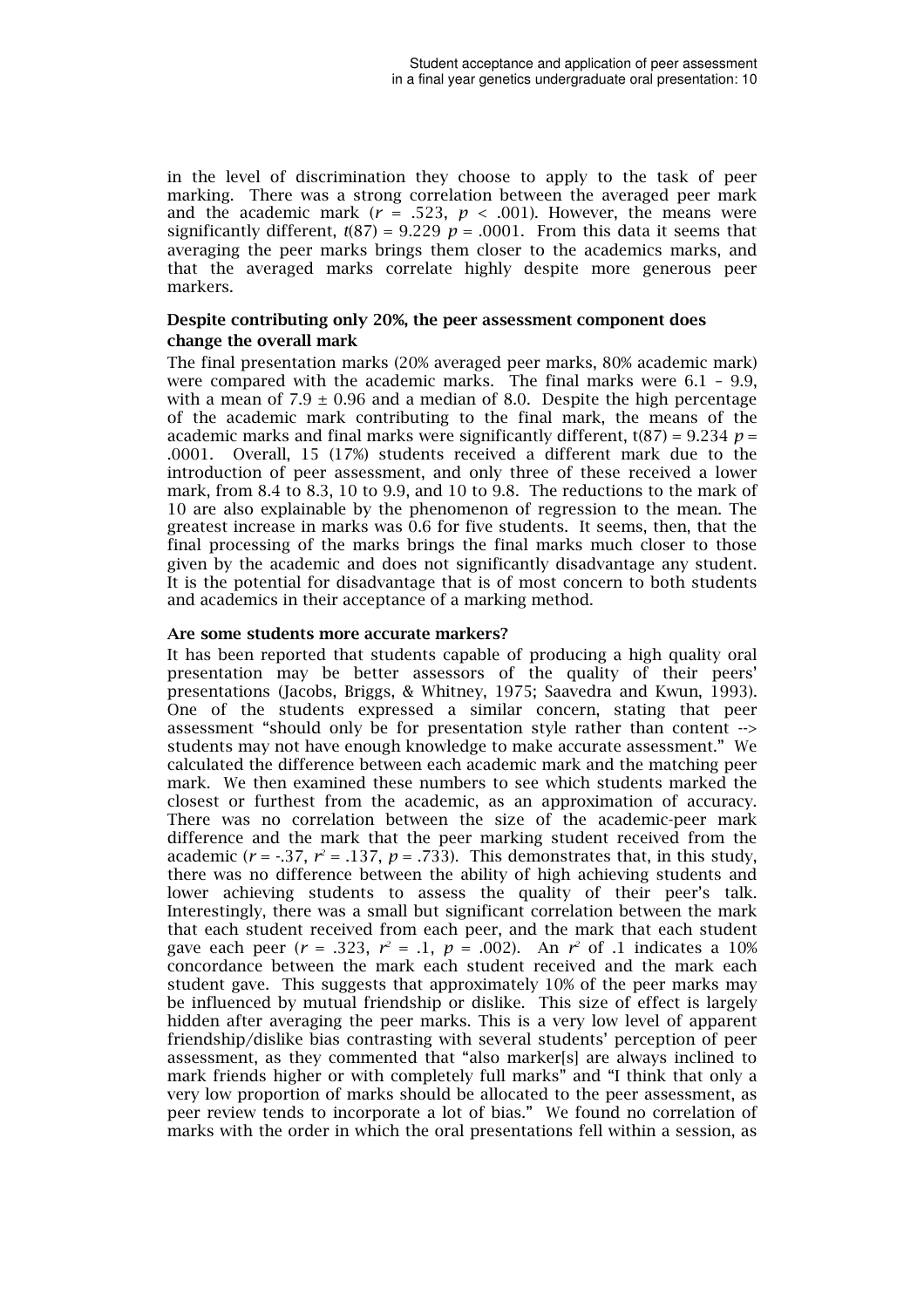had previously been observed (Langan et al., 2005). There was also no discernible difference in the marks given by males and females to same or opposite gender, in keeping with the previous studies (Falchikov & Magin, 1997).

The difference in marks is caused by reticence of peers to give low marks The strongest difference between the academic and peer marks is at the lower ends of the ranges (Figure 3). We took the difference between each academic mark and each averaged peer mark, and looked for correlations with the region in the marks range. The differences in the marks showed a significant negative correlation with the academic marks ( $r = -0.766$ ,  $r^2 = 0.59$ ,  $p < .0001$ ) (Figure 4), indicating that as the academic mark decreases, the difference between the academic mark and the averaged peer mark increases. Indeed, an  $r^2$  of .59 indicates that 59% of the difference between the marks can be accounted for by the level of the mark overall. This was even more extreme if we grouped the students into eight roughly equal size groups based on academic marks. The academic marks for each group were averaged, as were the differences between the academic mark and peer mark. The correlation between these was  $r = -.959$ ,  $p < .0001$ , showing that 92% of the differences between averaged peer mark and academic mark relate to the grade given by the academic. In fact, although the overall means of the academic marks and averaged peer marks were significantly different, the means of the top group of students (grade  $9 - 10$ ,  $n = 13$ ) were not significantly different from the academic mark mean,  $t(12) = 0.512$ ,  $p = .612$ . The differences between the means becomes significant as the grades go lower, with the lowest bracket (5 - 7,  $n = 22$ ) showing t(11) = 15.534,  $p <$ .0001. This strongly supports that the students mark higher at the lower ranges of the marks, but give equivalent marks at the top ranges.



Academic mark

Figure 4. Dot plot comparing the difference between the averaged peer mark and the academic mark given to each student with the academic mark given to each student. As the academic mark increases, the difference becomes smaller. The small negative difference at the top marks is reflective of regression towards the mean caused by averaging multiple marks.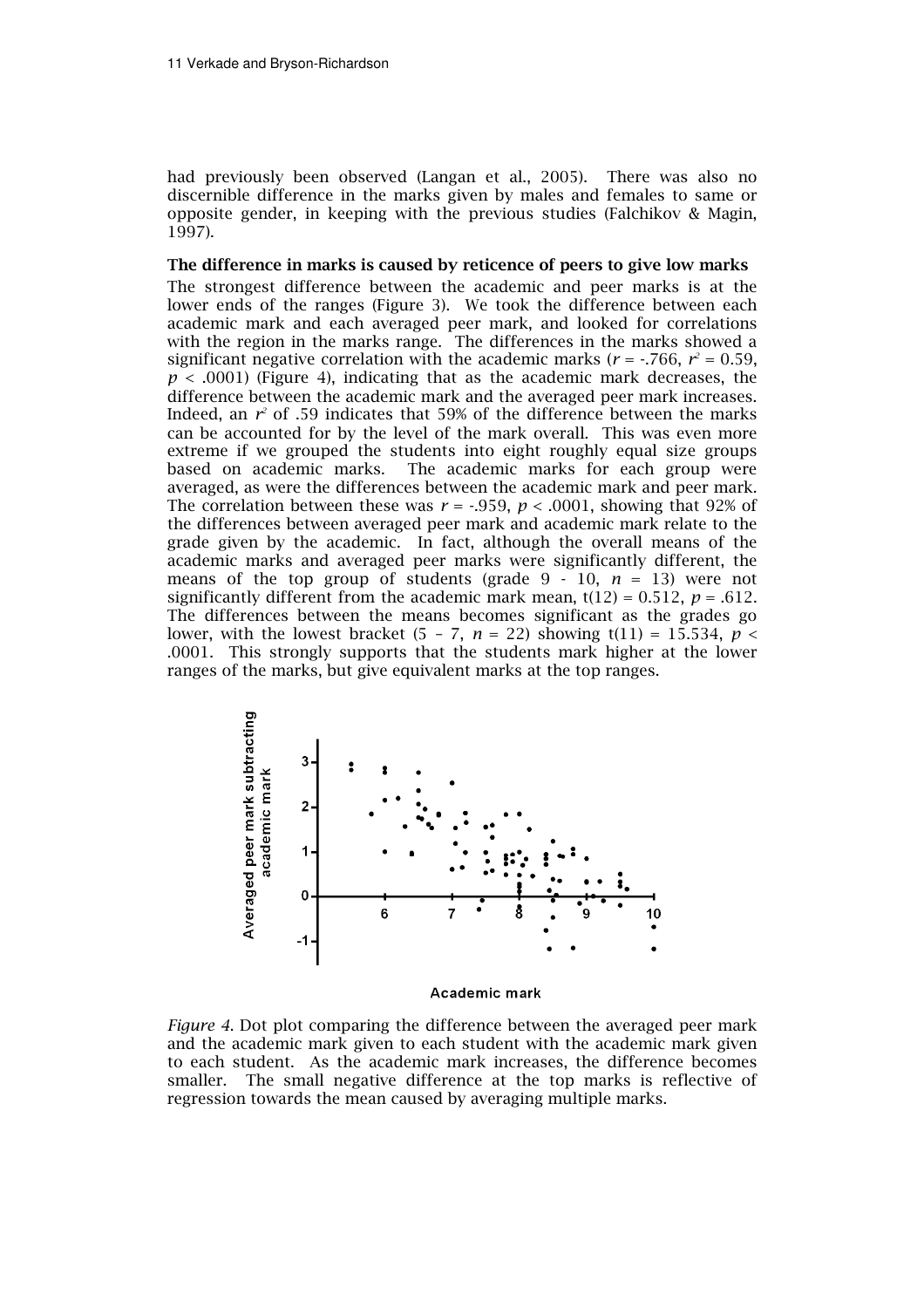#### Modulating the rubric to explore the differences in marks

To further examine the difference in peer and academic marks, we determined the effect of modulating the peer marks using a common scaling formula. For any given spread of marks, accurate and fair scaling (altering of the range of marks) can be achieved by applying a multiplier (F) to the distance between each mark and the possible full mark (in this case 10). If F is greater than 1, the marks are scaled down, with the lowest marks moving further, and the higher marks moving proportionally less. Conversely, if F is less than 1, the marks will scale up, with the higher marks moving less than the lowest marks. The formula is (new score  $= 10 - F*$ [10-original score]). We trialled F values from 1.05 to 1.7. At  $F = 1.7$  the mean of the peer marks was 7.76  $\pm$  1.21, compared to the mean of the original academic marks, 7.75  $\pm$ 1.09 (Table 3). The spread of these scaled marks is much more similar to the academic marks, with similar standard deviations, and these distributions are now highly similar,  $t(87) = 0.079$ ,  $p = .937$ . Using these scaled marks as the 20% peer mark with the 80% academic mark generates final marks that are also highly similar to the original academic marks,  $t(87) = -0.225$ ,  $p = .823$ . The correlation between the academic marks and the final mark generated using the F = 1.7 scaling is  $r = .979$ ,  $p < .0001$ , indicating a 96% concordance in the sets of marks.

#### Table 3

The effect of scaling on the similarity of the distributions of the peer marks and the academic marks (Paired t-tests)

| <b>Rubric</b>                            | Mean | Median | <b>SD</b> | Min  | Max | 25%  | 50%  | 75%  |
|------------------------------------------|------|--------|-----------|------|-----|------|------|------|
| Academic mark                            | 7.75 | 7.85   | 1.09      | 5.50 | 10  | 6.85 | 7.85 | 8.50 |
| Peer average                             | 8.68 | 8.66   | 0.71      | 7.02 | 10  | 8.25 | 8.66 | 9.24 |
| Peer average<br>scaled with<br>$F = 1.7$ | 7.76 | 7.72   | 1.21      | 4.93 | 10  | 7.03 | 7.72 | 8.71 |

 $Note. SD = standard deviation.$ 

#### DISCUSSION

# Many students reported a change in their behaviour due to the peer assessment process

In previous years, the students filled in a fact sheet based on the talks for a few marks. Although this was designed to increase student engagement, the questions generally required only extraction of simple facts, and the interest of the students was not well sustained. We consider that peer assessment provided much greater student engagement. The majority of the students reported that they changed the way they watched other students' talks and felt a responsibility to do so. Relative to their experience in previous years without peer marking, the academics reported observing increased engagement of most of the students with each other's talks. This has also been observed in other studies (Ballantyne et al., 2002; Orsmond, 2011; Topping, Smith, Swanson, & Elliot, 2000). Interestingly, the students who reported a feeling of responsibility did not necessarily report that they changed their own presentation as a result, suggesting that these two outcomes are not necessarily directly linked.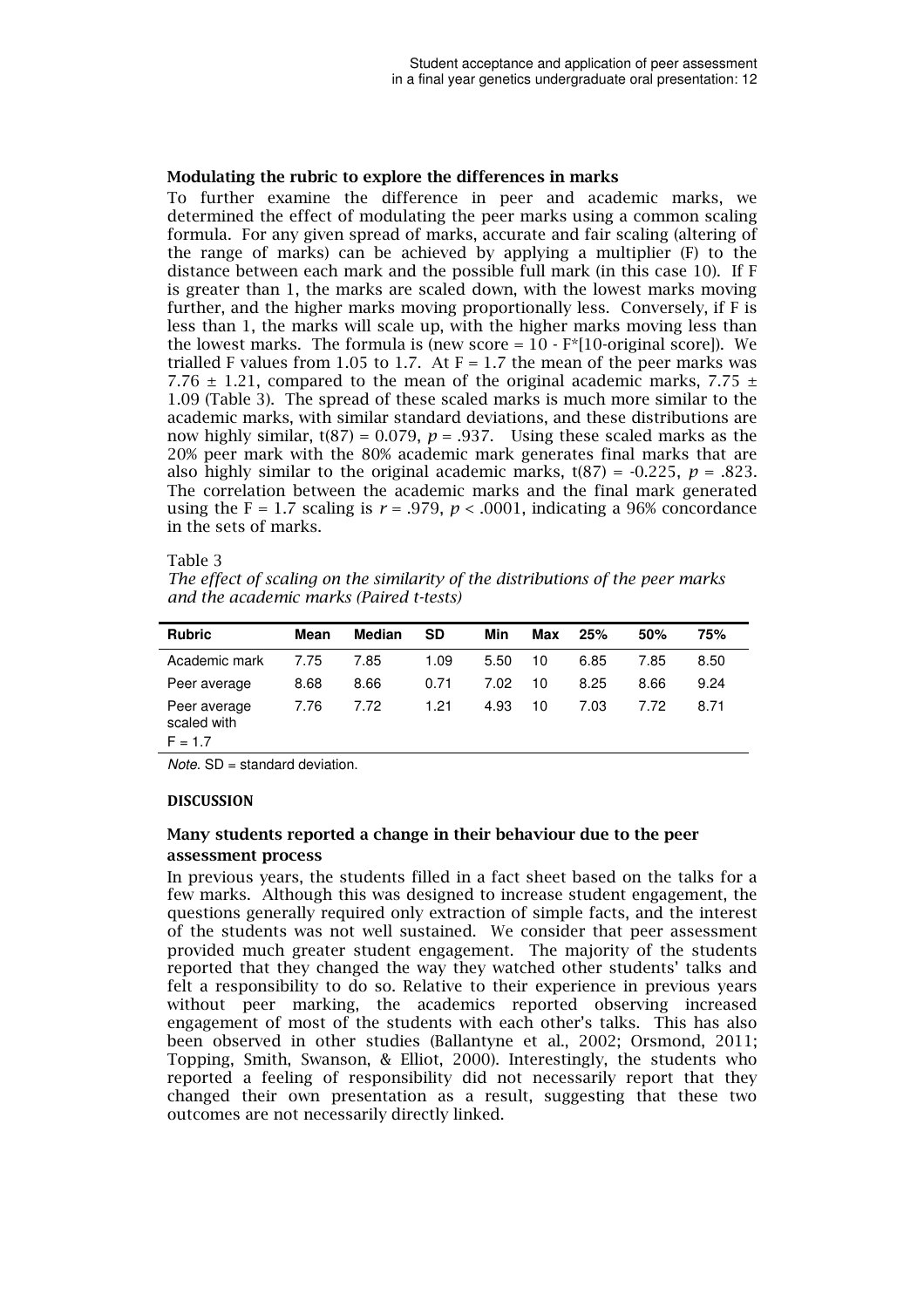Another of the major learning outcomes we wanted to achieve from the peer assessment process was that students' would focus more attention on marking criteria, and thus improve this and future presentations. The students were mixed in their opinion about whether they did this, and many were undecided on whether peer assessment motivated them to improve their talk. At this university, it is a requirement that all students receive the marking criteria along with their assessment task instructions, and yet our observations are that the criteria are not well applied by all students. As peer assessment has become a common occurrence in undergraduate courses at this university, we feel confident that repeated exposure to the process will cause students to reflect further on the criteria by which they are marked and by which they mark their peers, and that this will improve their assessments as a result. It is broadly accepted that positive learning outcomes of peer assessment increase with multiple exposure to peer assessment (Orsmond, 2011).

#### The students are not biased, but are reticent to mark their peers low

Some students were concerned that their peers may be biased due to friendship groups. We found only scant evidence of a bias in the marks, possibly due to mutual friendship or dislike, and so we feel that this is not sufficient to warrant concern as, consistent with other studies (Magin, 2001), the effect was negligible. In addition, although some peers were very harsh on individual presentations, the averaged peer marks generally produced an equal or higher mark to the academic mark, and so the concerns of the students that their peers are hard markers were unfounded. For the most part, the students felt that their peers are qualified to assess their presentations and were generally comfortable with peer assessment as long as the proportion of marks was not too high.

A common concern of the students is that their peers may judge them unreasonably harshly. In this study, the peer marks were found to be most similar to the academic marks at the higher grades, and significantly and consistently over-marked at the lower grades, suggesting that students are very reticent to mark peers low. Indeed, applying a substantial level of scaling (using a factor of 1.7) to the averaged peer marks generated a distribution of marks with a very high correlation, and very similar mean, to the academic marks, indicating that students are very capable of discriminating between high and low quality presentations of fellow students, but are unwilling to use the lower end of the scale. This is consistent with previous studies (Brindley & Scoffield, 1998; Falchikov, 1995).

# Application of the rubric

The students showed a strong reticence to mark low, one student noting that, "a peer would very rarely fail another peer's work," and yet we were surprised to see individual peer marks as low as 3.25 and 4, far below the academic marks of 7.2 and 5.8. We take this as evidence that some students were not considering how the rubric weightings multiply to calculate the peer mark. In future assessments we could ask students how much they consider the marking rubric in the preparation of their talk, and whether the peer assessment has altered their intention to consider the rubrics for future assessment tasks. The marking academics did observe that introducing a more explicit marking rubric (as opposed to a general marking scheme) for this year increased the amount of experimental content from the scientific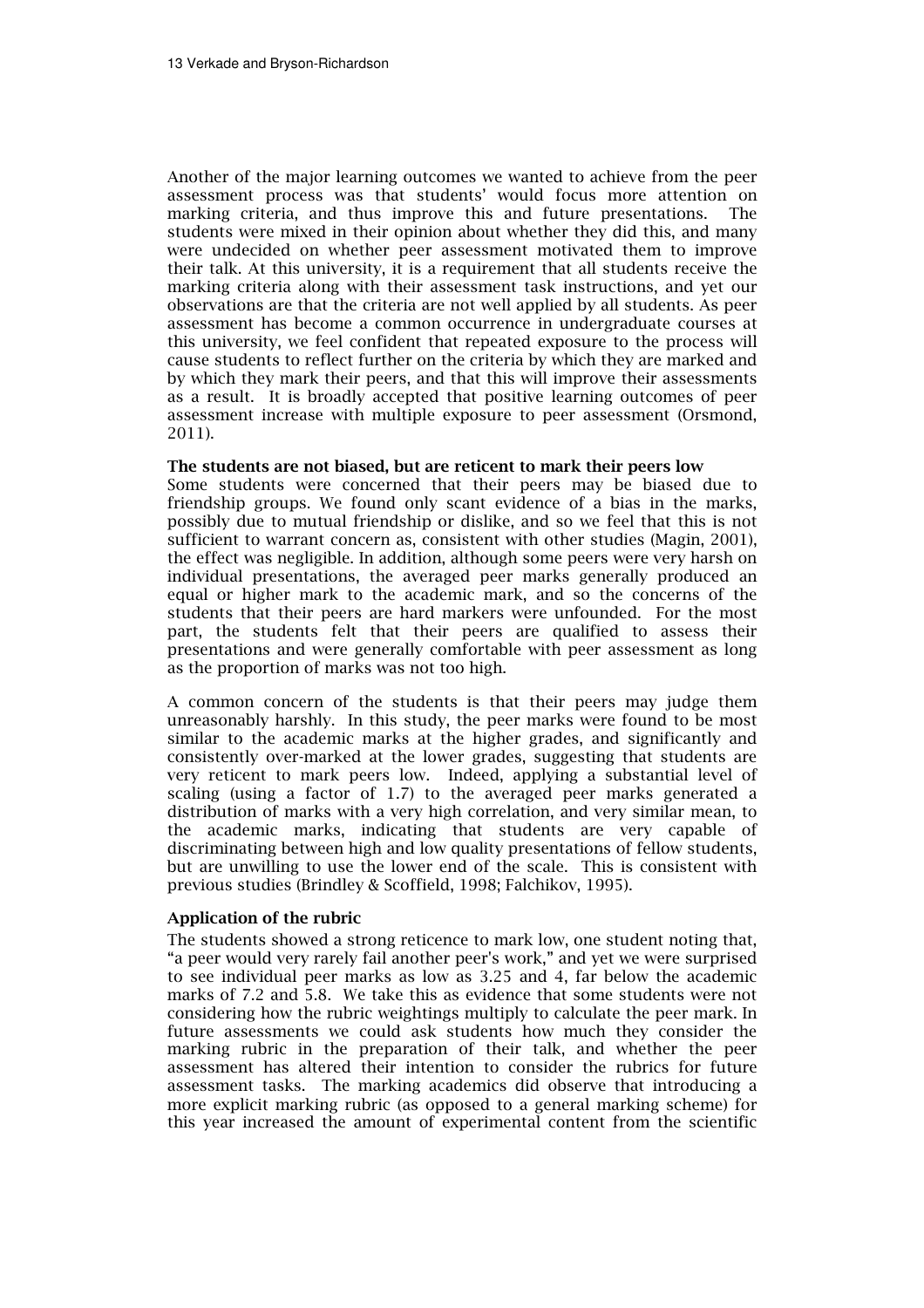literature presented by the students, although they were not always discerning in their choice of which experiments to include and explain. Interestingly, the students' feedback comments to each other often focused on the more stylistic elements of the presentation rather than scientific content. These results are in keeping with other studies, which indicate that peers tend to mark more similarly to academics if the criterion is overall performance rather than specific criteria (Campbell et al., 2001; Falchikov & Goldfinch, 2000; MacAlpine, 1999). In future, the scientific nature of the rubric needs to be emphasised with the students to alleviate this. We did not see any correlation between the quality of the students' own work and the similarity of their marking compared to the academic marking, indicating that both high and low achieving students are equally capable of applying the rubric and judging their peers' performance.

### The final mark is sufficiently unperturbed to cause little negative impact on the overall assessment

The students gave highly variable marks, but the validity of the marks (as compared to the academic marks) improved when averaged, in keeping with observations from other studies (Boud & Falchikov, 2007; Cheng & Warren, 1999; Falchikov & Goldfinch, 2000; Magin & Helmore, 2001; Topping, 1998). To determine the effect of the peer assessment process on the students' marks, we compared the final marks to the marks given by the academics and determined that they are significantly different, although they do correlate strongly. The mean correlation between peer marks and academic marks found in a meta-analysis by Falchikov and Goldfinch (2000) was .69, and our study shows a very similar result. Many of the students indicated that they would be willing to accept a higher percentage of peer mark than the 20% used in this study. In order to maintain this minimal effect of the peer marks on the final mark, we will not alter this percentage in future years.

After rounding, only 17% of the students have different marks, and only 3 (3%) show a lower mark. Our results indicate that it is sufficient to apply a scaling of 1.7 to the averaged peer marks in order to align them closely with the academic mark, which provides a possible method for mitigating the effect of peer over-marking. In order to maintain transparency of marking we have chosen not to use this approach.

Throughout this analysis we have set the academic mark as the standard for accuracy, but it can be argued that an academic mark is not necessarily a reliable or consistent measure of the quality of a talk, as academic bias or variability is also possible (Falchikov & Magin, 1997; Smith et al.,, 2002). Therefore, against this current standard practice of using possibly variable academic marks, we consider that the observed alteration to the final marks by using peer assessment has done no substantial damage to the mark outcomes of the students, and has introduced sufficient positive learning outcomes to warrant continued use in this format, an opinion shared by others (Boud & Falchikov, 2007; Falchikov & Goldfinch, 2000; Orsmond, 2011). Many other studies find peer evaluations reliable and adequately valid (Sadler & Good, 2006), although some others find them too variable. Overall, we consider this experiment in peer assessment in a science setting to be successful as it appears to achieve the positive effects of increased motivation, engagement, and self-reflection, and only causes minor negative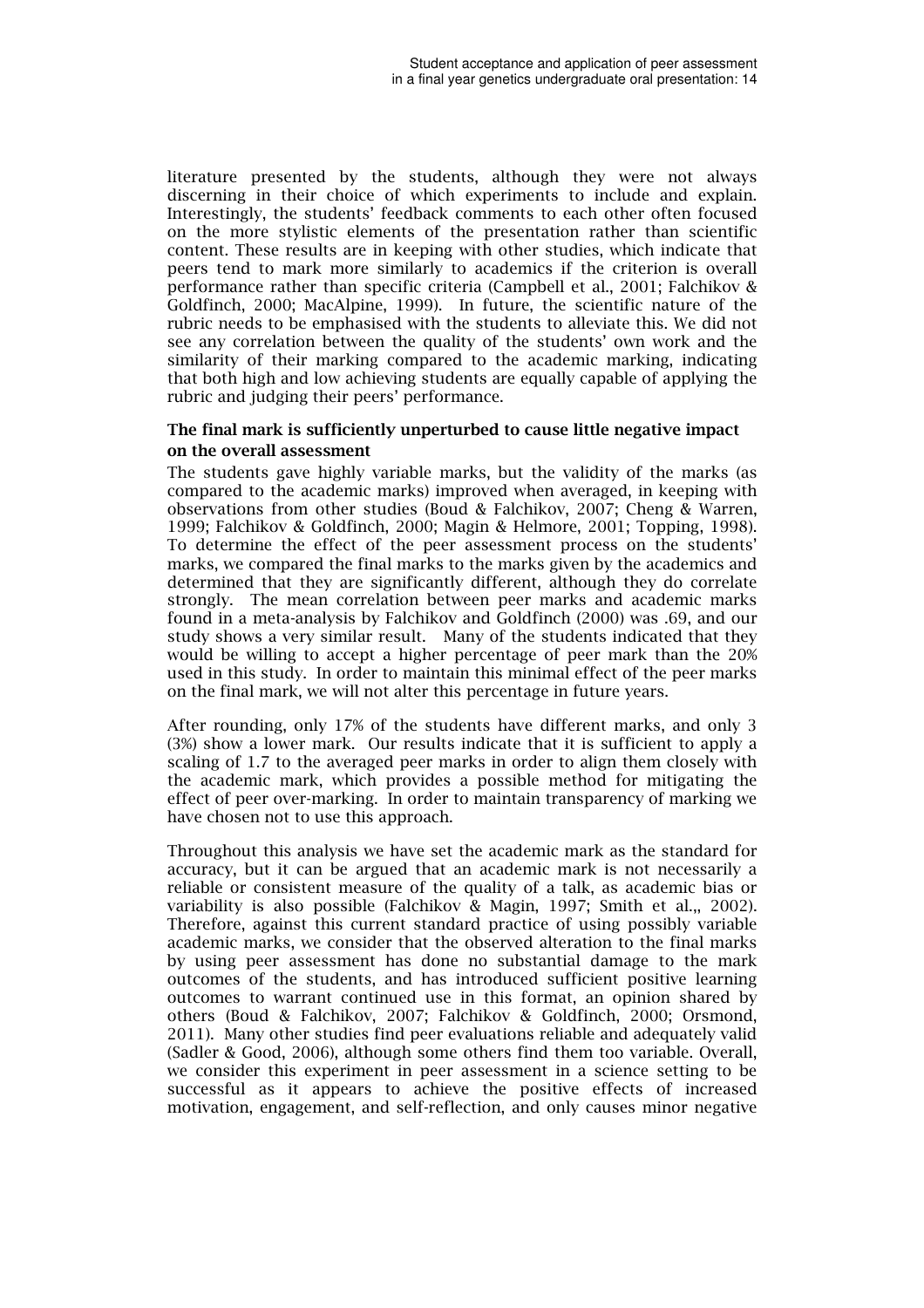outcomes with broadly accurate, though a little more generous, marks in the majority of cases.

#### **CONCLUSION**

This study establishes that the students felt a responsibility because of the peer assessment and that they considered that they changed the way they watched each other's talks and reflected on their own. We consider that peer assessment successfully increased the students' attention to each other's talks and increased the motivation of many students in their talk preparation. Some students gain a deeper consideration of their own talk through reflection and may therefore have learned to consider the marking criteria for this and future talks, but these aims were not directly assessed in this study. We consider that this peer assessment task has satisfied the four major goals for its introduction. This study established that the students are capable of discriminating but are unwilling to give their peers low marks. Despite this, the final marks are a suitably accurate representation of the quality of the oral presentations, being minimally altered by the inclusion of 20% peer assessment. As a result of these findings, we will continue to use this peer assessment process in this unit/subject. Furthermore, we conclude that there was a sufficiently positive effect from the introduction of peer assessment to warrant its use in other science based courses.

#### ACKNOWLEDGEMENTS

This research was carried out with the approval of the Monash University Human Research Ethics Committee, Project number CF12/1179 – 2012000578

#### **REFERENCES**

- Ballantyne, R., Hughes, K., & Mylonas, A. (2002). Developing procedures for implementing peer assessment in large classes using an action research process. Assessment & Evaluation in Higher Education, 27(5), 427-441.
- Boud, D., & Falchikov, N. (2007). Rethinking assessment in higher education: Learning for the longer term. London, England: Routledge.
- Brindley, C., & Scoffield, S. (1998). Peer assessment in undergraduate programmes. Teaching in Higher Education, 3(1), 79-89.
- Campbell, K. S., Mothersbaugh, D. L., Brammer, C., & Taylor, T. (2001). Peer versus self assessment of oral business presentation performance. Business Communication Quarterly, 64(3), 23-42.
- Cheng, W., & Warren, M. (1999). Peer and teacher assessment of the oral and written tasks of a group project. Assessment & Evaluation in Higher Education, 24(3), 301-314.
- Dochy, F., Segers, M., & Sluijsmans, D. (1999). The use of self-, peer and coassessment in higher education: A review. Studies in Higher Education, 24(3), 331-350.
- Falchikov, N. (1995). Peer feedback marking: Developing peer assessment. Innovation in education and training, 32(2), 175-187.
- Falchikov, N. (2005). Improving assessment through student involvement: Practical solutions for aiding learning in higher and further education. London, England: RoutledgeFalmer.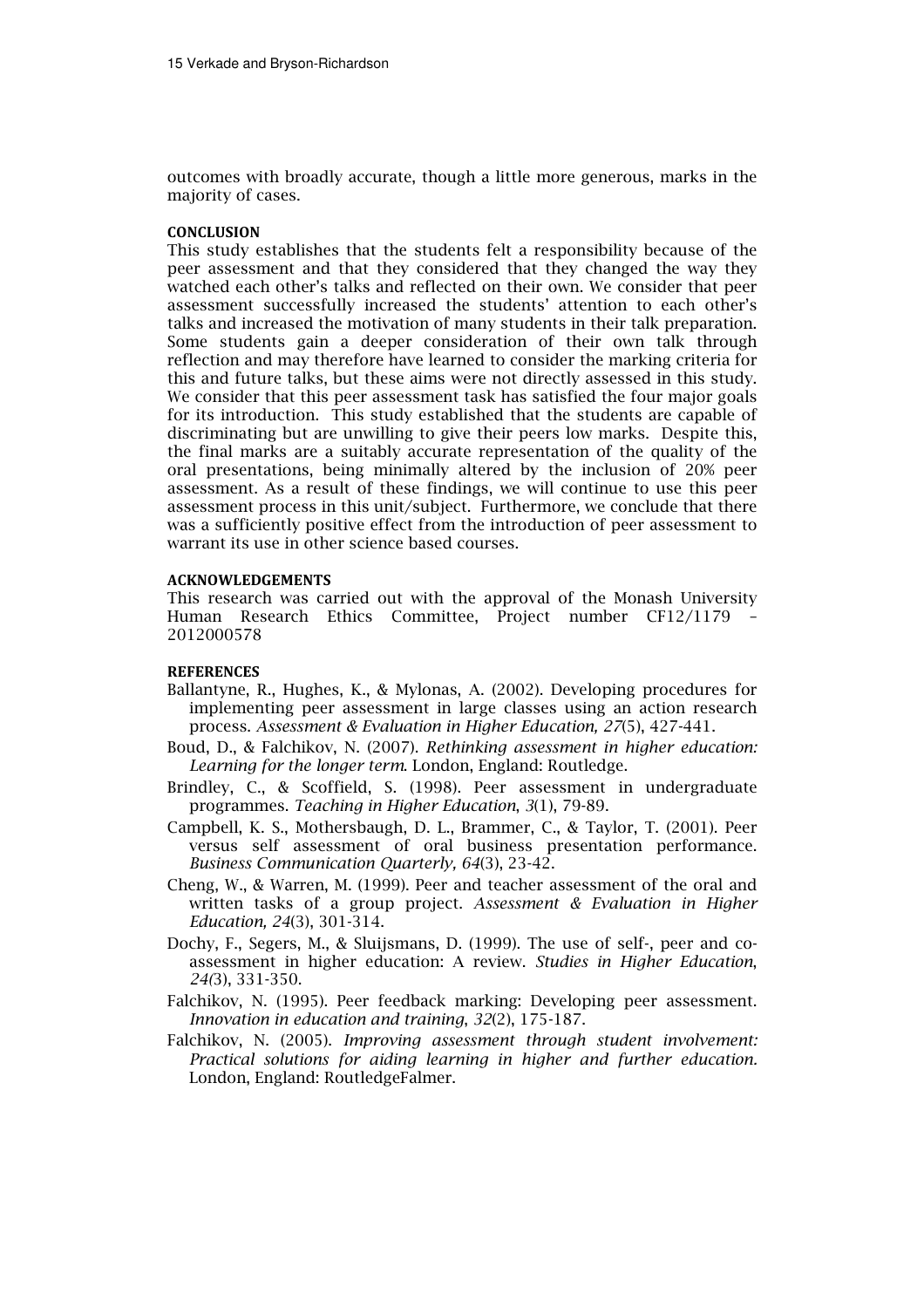- Falchikov, N., & Goldfinch, J. (2000). Student peer assessment in higher education: A meta-analysis comparing peer and teacher marks. Review of Educational Research, 70(3), 287-322.
- Falchikov, N., & Magin, D. (1997). Detecting gender bias in peer marking of students' group process work. Assessment & Evaluation in Higher Education, 22(4), 385-396.
- Goldschmid, B., & Goldschmid, M. L. (1976). Peer teaching in higher education: A review. Higher Education, 5, 9-33.
- Higher Education Council (Australia). (1992). Achieving quality: Higher education. Canberra, Australia: Australian Government Publishing Service.
- Jacobs, R. M., Briggs, D. H., & Whitney, D. R. (1975). Continuous-progress education: III. Student self-evaluation and peer evaluation. Journal of Dental Education, 39(8), 535-541.
- Langan, M. A., Wheater, C. P., Shaw, E. M., Haines BJ, Cullen WR, Boyle JC, ... Preziosi, R. F. (2005). Peer assessment of oral presentations: Effects of student gender, university affiliation and participation in the development of assessment criteria. Assessment & Evaluation in Higher Education, 30(1), 21-34.
- MacAlpine, J. M. K. (1999). Improving and encouraging peer assessment of student presentations. Assessment & Evaluation in Higher Education, 24(1), 15-25.
- MacPherson, K. (1999). The development of critical thinking skills in undergraduate supervisory management units: Efficacy of student peer assessment. Assessment & Evaluation in Higher Education, 24(3), 273-284.
- Magin, D. (2001). Reciprocity as a source of bias in multiple peer assessment of group work. Studies in Higher Education, 26(1), 53-63.
- Magin, D., & Helmore, P. (2001). Peer and teacher assessments of oral presentation skills: How reliable are they? Studies in Higher Education, 26(3), 287-298.
- Napan, K., & Mamula-Stojnic, L. (2005). A process that empowers: Self and peer assessment as a component of education for sustainability. Paper presented at the Making a Difference: Evaluations and Assessment Conference, November 30–December 1, 2005, Sydney, Australia.
- Orsmond, P. (2011). Self- and peer-assessment: Guidance in practice in the biosciences. Leeds, England: UK Centre for Bioscience, The Higher Education Academy.
- Patton. C. (2012). "Some kind of weird, evil experiment": Student perceptions of peer assessment. Assessment & Evaluation in Higher Education, 37(6), 719-731.
- Saavedra, R., & Kwun, S. K. (1993). Peer evaluation in self-managing work groups. Journal of Applied Psychology, 78, 450-462.
- Sadler, P. M., & Good, E. (2006). The impact of self- and peer-grading on student learning. Educational Assessment, 11, 1-31.
- Smith, H., Cooper, A., & Lancaster, L. (2002). Improving the quality of undergraduate peer assessment: A case for student and staff development. Innovation in Education and Training, 39(1), 71-81.
- Søndergaard, H. (2009). Learning from and with peers: The different roles of student peer reviewing. In ITiCSE (pp. 31-15). Paris, France: ACM.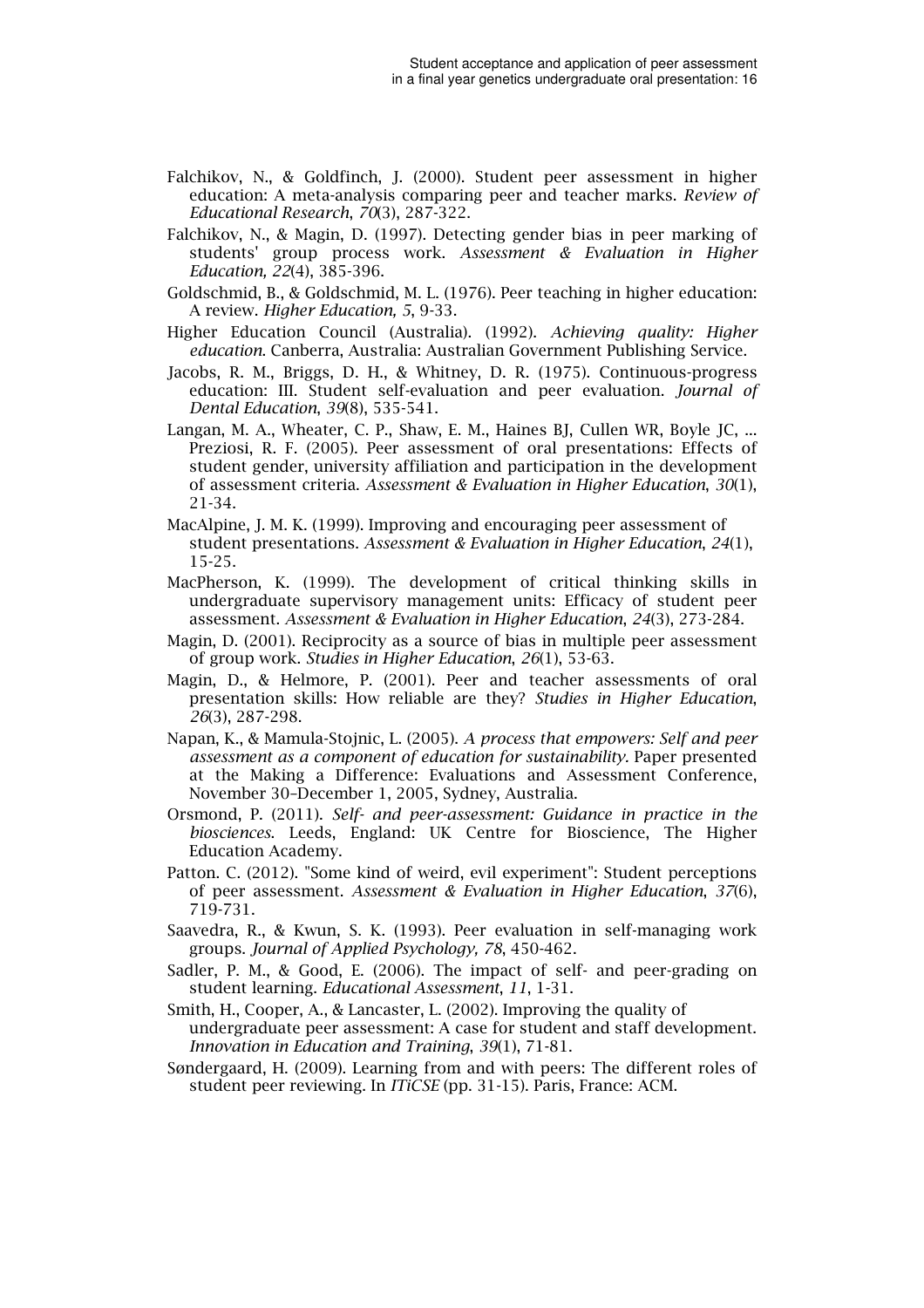- Stanier, L. (1997). Peer assessment and group work as vehicles for student empowerment: A module evaluation. Journal of Geography in Higher Education, 21(1), 95-98.
- Topping, K. (1998). Peer assessment between students in colleges and universities. Review of Educational Research 68(3):249-276.
- Topping, K, Smith, E. F., Swanson, I., & Elliot, A. (2000). Formative peer assessment of academic writing between post-graduate students. Assessment & Evaluation in Higher Education, 25(2), 149-166.
- Vickerman, P. (2009). Student perspectives on formative peer assessment: An attempt to deepen learning? Assessment & Evaluation in Higher Education, 32(2), 221-230.

### APPENDIX

Figure A1. Questionnaire

- **1.** In your university course have you ever been asked to peer assess other student's work before? Options: 3+ times, 1-2 times, 0 times, not sure
- **2.** In general, what is the maximum proportion of your total mark for an assessment such as this that you are comfortable to receive from your peers? Options: 0%, 20%, 40%, 60%, 80%, 100%

The next three questions relate to this assessment. Please select the most correct response (Options in Likert scale, Strongly agree, agree, neutral, disagree, strongly disagree, not sure)

- **3.** I was aware that I was going to assess other students' talks, and other students were going to assess my talk.
- **4.** My peers are well qualified to provide an assessment of my talk.
- **5.** The way that I watch other students' talks changes because I am assessing the talk.
- **6.** I feel a responsibility because I am assessing other students' talks.
- **7.** The way I prepare my talk changes because I am being assessed by other students.
- **8.** The way I present my talk changes because I am being assessed by other students.
- **9.** The peer assessment process caused me to reflect more on my own talk.
- **10.** The peer assessment process has helped me to improve my own talk.
- **11.** Please write any further comments here or over the page: